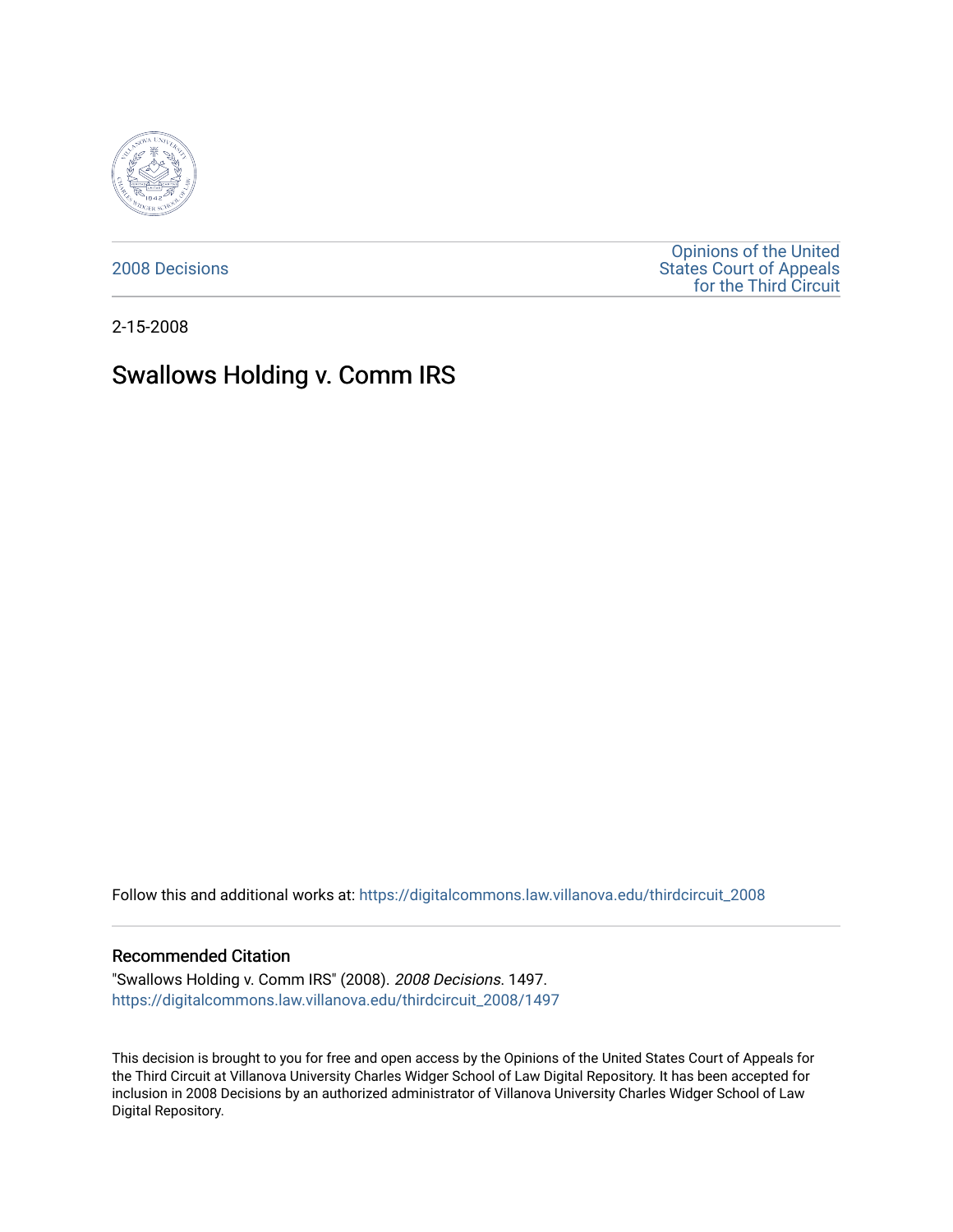## **PRECEDENTIAL**

UNITED STATES COURT OF APPEALS FOR THE THIRD CIRCUIT

 $\overline{a}$ 

 $\overline{a}$ 

 $\overline{a}$ 

No. 06-3388

SWALLOWS HOLDING, LTD.

v.

COMMISSIONER OF INTERNAL REVENUE,

Appellant

On Appeal from the United States Tax Court (No. 02-08045)

Argued on September 25, 2007

Before: AMBRO, JORDAN and ROTH, Circuit Judges

(Opinion filed February 15, 2008)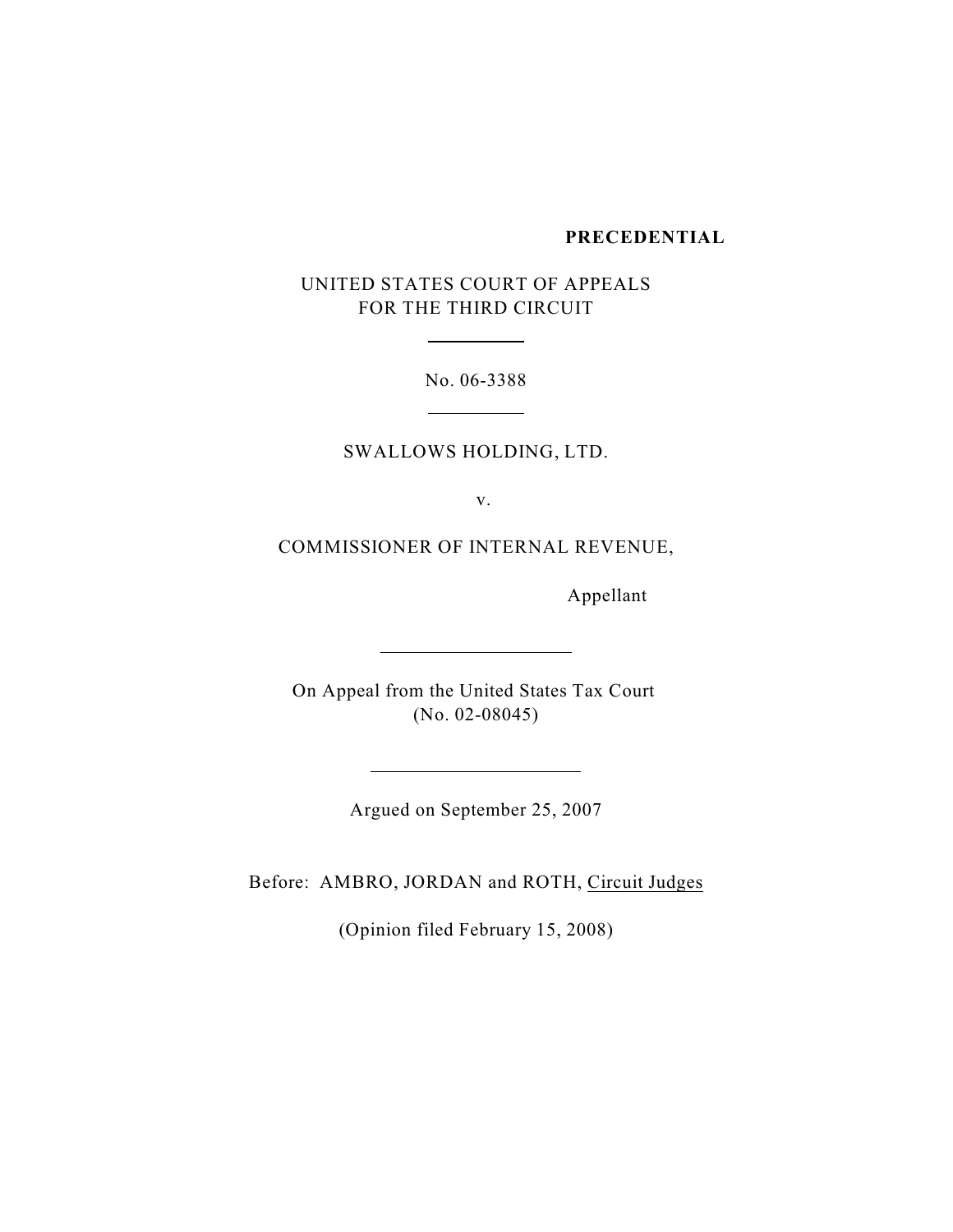Gilbert S. Rothenberg, Esquire **(ARGUED)** United States Department of Justice Appellate Section 950 Pennsylvania Avenue, N. W. Washington, D. C. 20530

Eileen J. O'Connor, Esquire Assistant Attorney General Richard T. Morrison, Esquire Deputy Assistant Attorney General Jonathan S. Cohen, Esquire Steven W. Parks, Esquire Attorneys, Tax Division United States Department of Justice P. O. Box 502 Washington, DC 20044

Counsel for Appellant

Phillip L. Jelsma, Esquire **(ARGUED)** Luce, Forward, Hamilton & Scripps, LLP 11988 El Camino Real, Suite 200 San Diego, CA 92130

 $\overline{a}$ 

 $\overline{a}$ 

Counsel for Appellee

#### O P I N I O N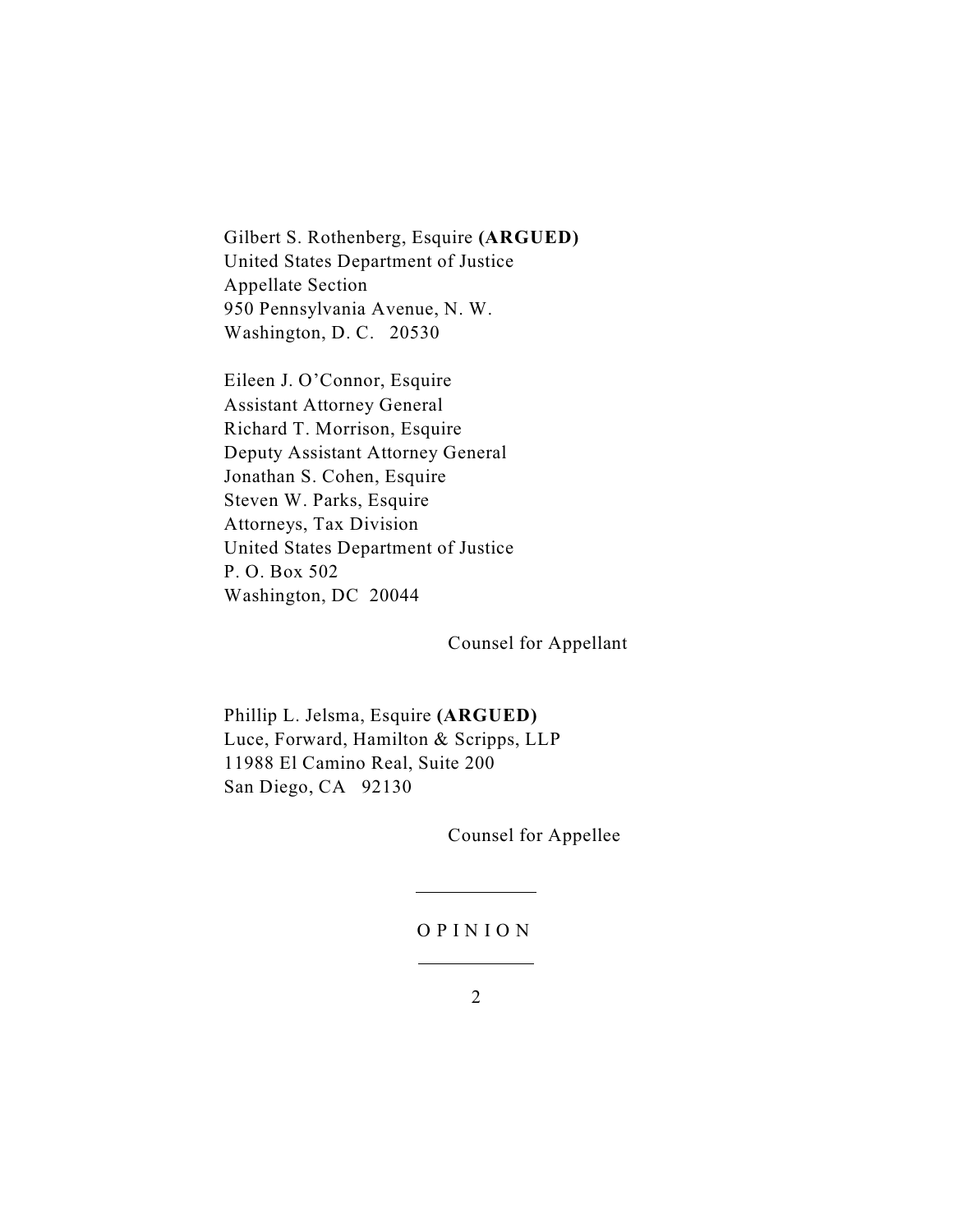#### **ROTH**, Circuit Judge:

This case, grounded in the principles of administrative law, requires that we review the validity of an Internal Revenue Service (IRS) regulation. The Tax Court, in considering this regulation, analyzed it under the factors provided in *National Muffler Dealers Ass'n v. United States*, 440 U.S. 472, 477 (1979), and concluded that the regulation was invalid. In coming to this conclusion, the Tax Court explained that the standard established in *National Muffler* had not been replaced by *Chevron U.S.A., Inc. v. Natural Resources Defense Counsel, Inc.*, 467 U.S. 837 (1984), and that the result under either standard would be the same. We do not agree with the outcome reached by the Tax Court. We have determined that the result would not be the same under *Chevron* analysis as it would be under *National Muffler* and that the regulation here should be given *Chevron* deference.

## **I. Factual and Procedural Background**

The IRS has appealed a United States Tax Court decision that held Treas. Reg.  $1.882-4(a)(3)(i)$  to be invalid. Petitionerappellee Swallows Holdings, Ltd. (Taxpayer) is a Barbados corporation with two principal shareholders, Raimundo Arnaiz-Rosas and Aurora Elsa Arnaiz. On September 14, 1992, Taxpayer filed its first federal income tax return. In its return, Taxpayer reported that it held real property in San Diego, California. Between 1993 and 1996, Taxpayer generated rental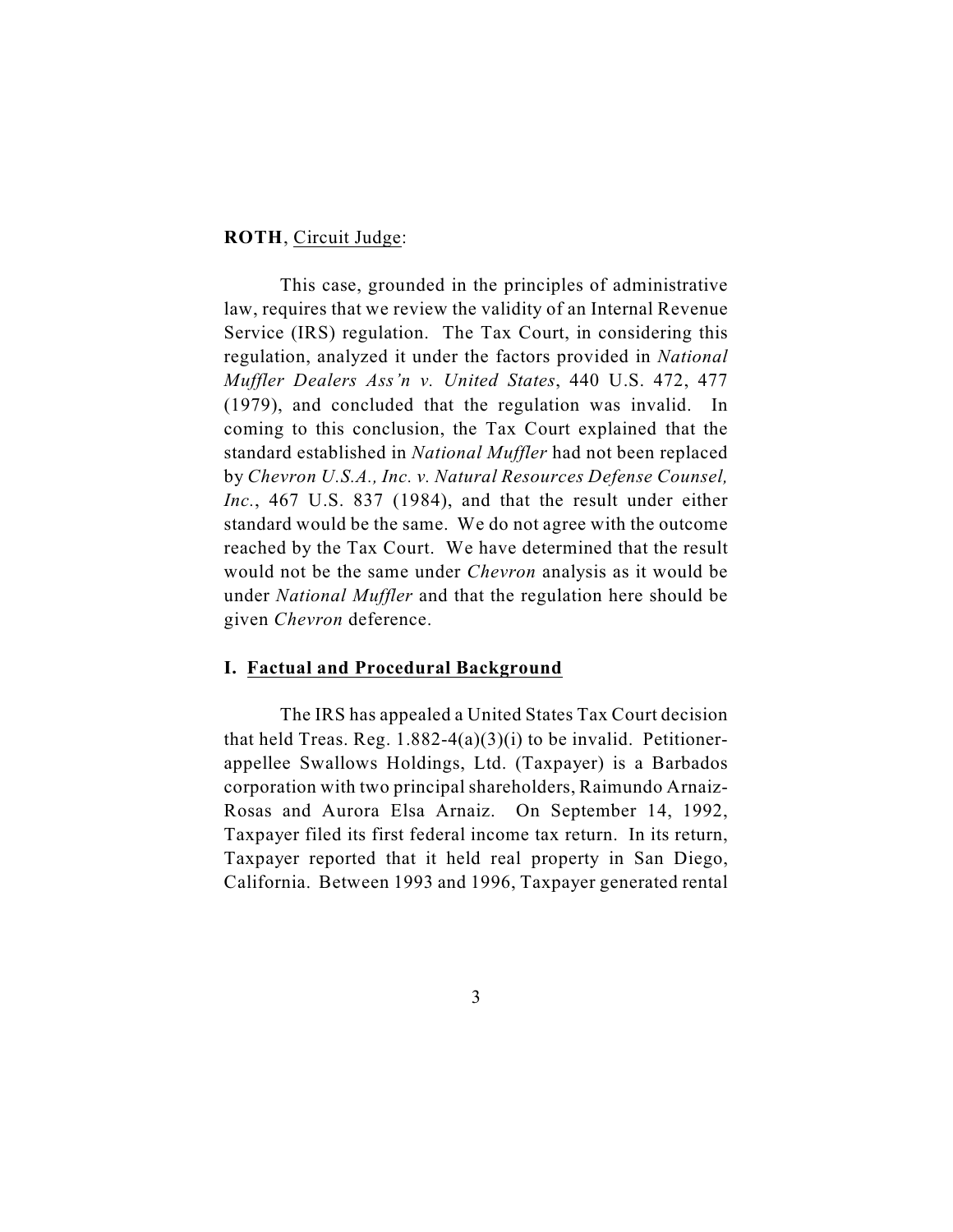income from the San Diego property.<sup>1</sup> It was not until 1999, however, that Taxpayer filed returns for tax years 1993, 1994, 1995 and 1996.

A foreign corporation, engaging in trade or business in the United States, is taxed on its taxable income that is connected with the conduct of that trade or business. 26 U.S.C. § 882(a). Deductions from income are allowed only if they are connected with the "income which is effectively connected with the conduct of a trade or business within the United States." Section  $882(c)(1)(a)$ . However, foreign corporations that do not engage in a trade or business in the United States are taxed at a flat rate of thirty percent of any amount received from sources within the United States. Section 881(a). The Internal Revenue Code, generally speaking, does not allow these foreign corporations to claim deductions. Section  $882(c)(2)$ . Nevertheless, if a foreign corporation conducts real property activity in the United States, the foreign corporation can treat the income derived from the real property activity as income from a "trade or business," thus qualifying the foreign corporation to claim tax deductions (e.g., interest and taxes) that are otherwise unavailable. Section 882(d)(1).

 $<sup>1</sup>$  The real property located in San Diego remained vacant</sup> during the period of time that is relevant to this appeal. Taxpayer leased the property to an entity that used it as a landing zone for sky-diving adventures. *See Swallows Holdings, Ltd. v. C.I.R.*, 126 T.C. 96, 101 (2006).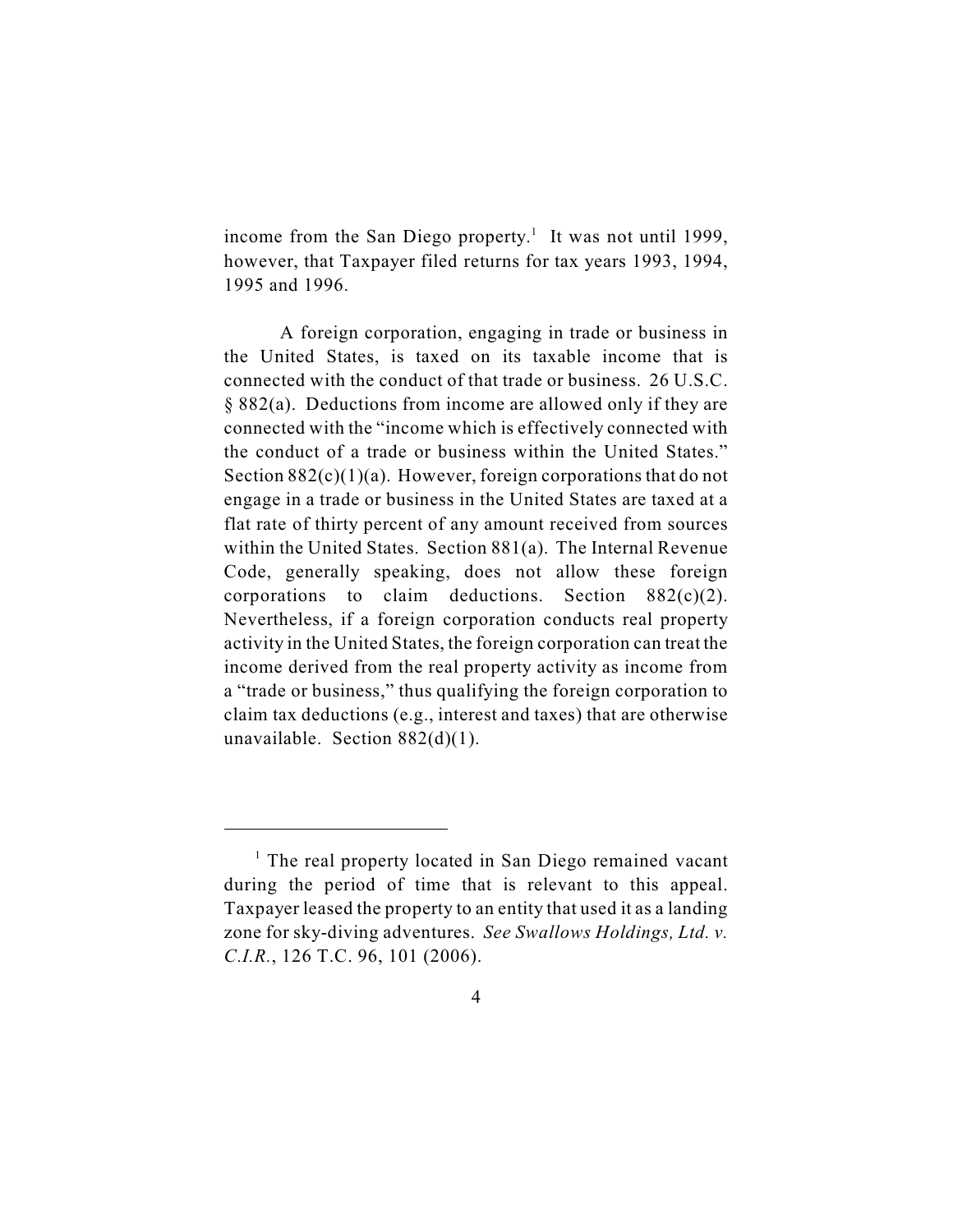The dispute in this case arises from the filing deadlines set forth in Treas. Reg. 1.882-4(a)(3)(i),<sup>2</sup> which the Secretary of the Treasury promulgated to supplement section  $882(c)(2)$ . The regulation requires that a foreign corporation file a return within eighteen months of the filing deadline set in section 6072 in order to claim the real property activity tax deductions. Here, Taxpayer filed the tax returns in question well after the expiration of the eighteen-month filing period. The Commissioner assessed tax deficiencies accordingly.<sup>3</sup>

Taxpayer challenged the Commissioner's findings in the United States Tax Court, arguing that Treas. Reg. 1.882-  $4(a)(3)(i)$  was an invalid exercise of the Secretary's rule-making authority. *See Swallows Holdings, Ltd. v. C.I.R.*, 126 T.C. 96 (2006). The Tax Court granted judgment in favor of Taxpayer, focusing its inquiry on the plain meaning of I.R.C.  $\S 882(c)(2)$ . Specifically, the court held that section  $882(c)(2)$  requires that

 $2$  Treas. Reg. 1.882-4(a)(3)(i) provides:

If a return was filed for that immediately preceding taxable year, or if the current taxable year is the first taxable year of the foreign corporation for which a return is required to be filed, the required return for the current taxable year must be filed within *18 months* of the due date as set forth in section 6072 and the regulations under that section . . . .

<sup>&</sup>lt;sup>3</sup> The Secretary determined that Taxpayer owed deficiencies for 1994, 1995, and 1996.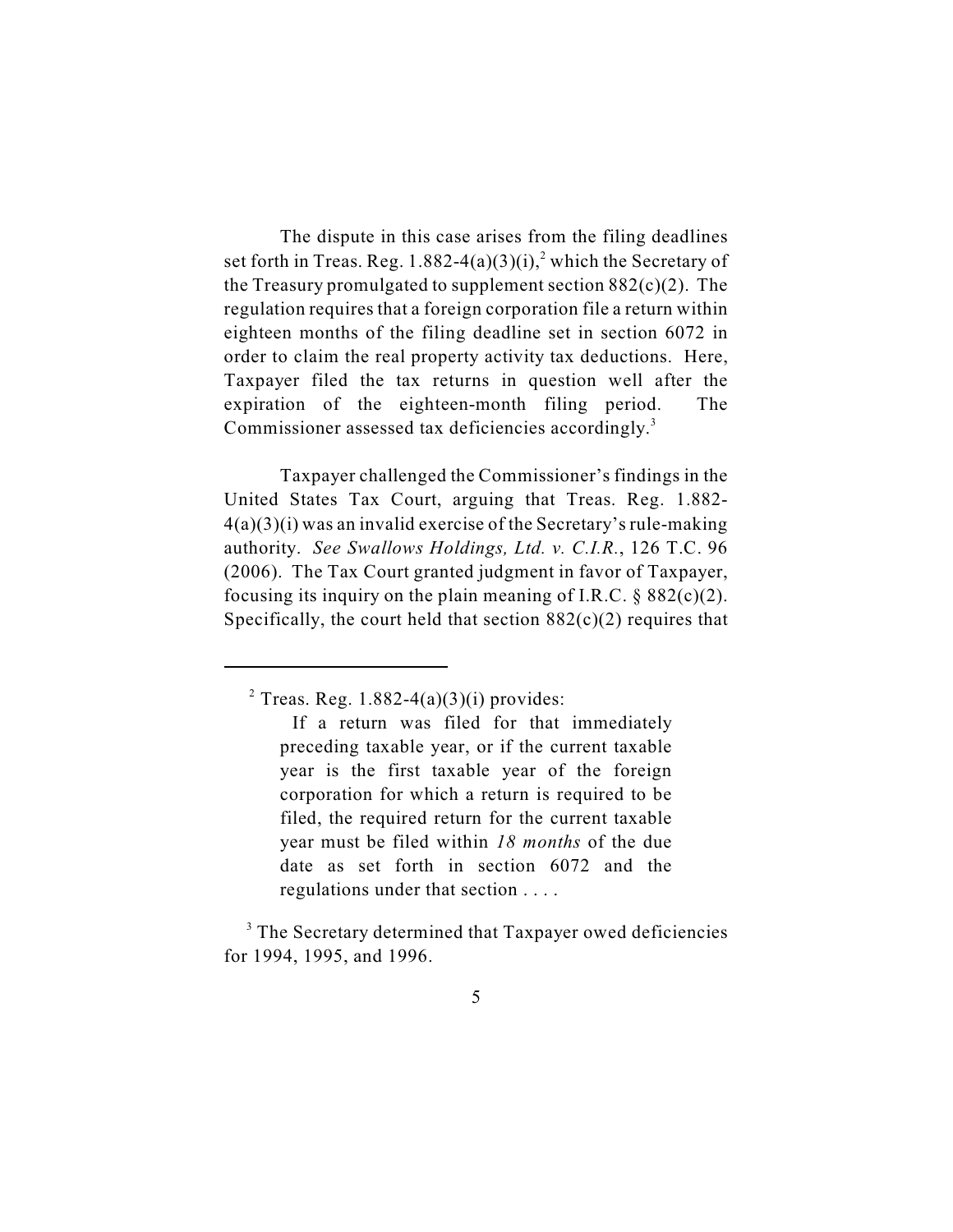foreign corporations file "in the manner prescribed by subtitle F . . .." *Id.* at 107. The Tax Court's interpretation of the statute centered on the meaning of the word "manner" in the absence of any explicit textual reference to "time." The court found it persuasive that Congress did not draft the statute with the familiar phrase "time and manner." The court noted that Congress placed "time" and "manner" together in several Code sections, indicating that when Congress intended a time limit to apply, it did so with the phrase "time and manner." Because the court found that the plain meaning of "manner" did not inherently include an element of time, the court concluded that Congress did not intend section  $882(c)(2)$  to embody a filing deadline. *Id.* at 134-46. The court found that the meaning of the statutory text was plain and unambiguous. *Id.* at 135. The court nonetheless continued its analysis and held that the Secretary's interpretation of the statute to include a timely filing requirement in the language of Treas. Reg.  $1.882-4(a)(3)(i)$  was unreasonable. 126 T.C. at 137.

Relying on its earlier opinion in *Central Pa. Sav. Association & Subs. v. Commissioner*, 104 T.C. 384, 392 (1995), the Tax Court determined that the standard established in *National Muffler* had not been replaced by *Chevron* and that the result under either standard would be the same. *Id.* at 131. The court concluded that a consideration of the *National Muffler* factors demonstrated the unreasonableness of the Secretary's interpretation of section  $882(c)(2)$  to include the timely filing requirement. *Id.* at 137. The Tax Court listed the six factors set out in *National Muffler* to consider in assessing the reasonableness of the agency action. The Tax Court described these factors as follows: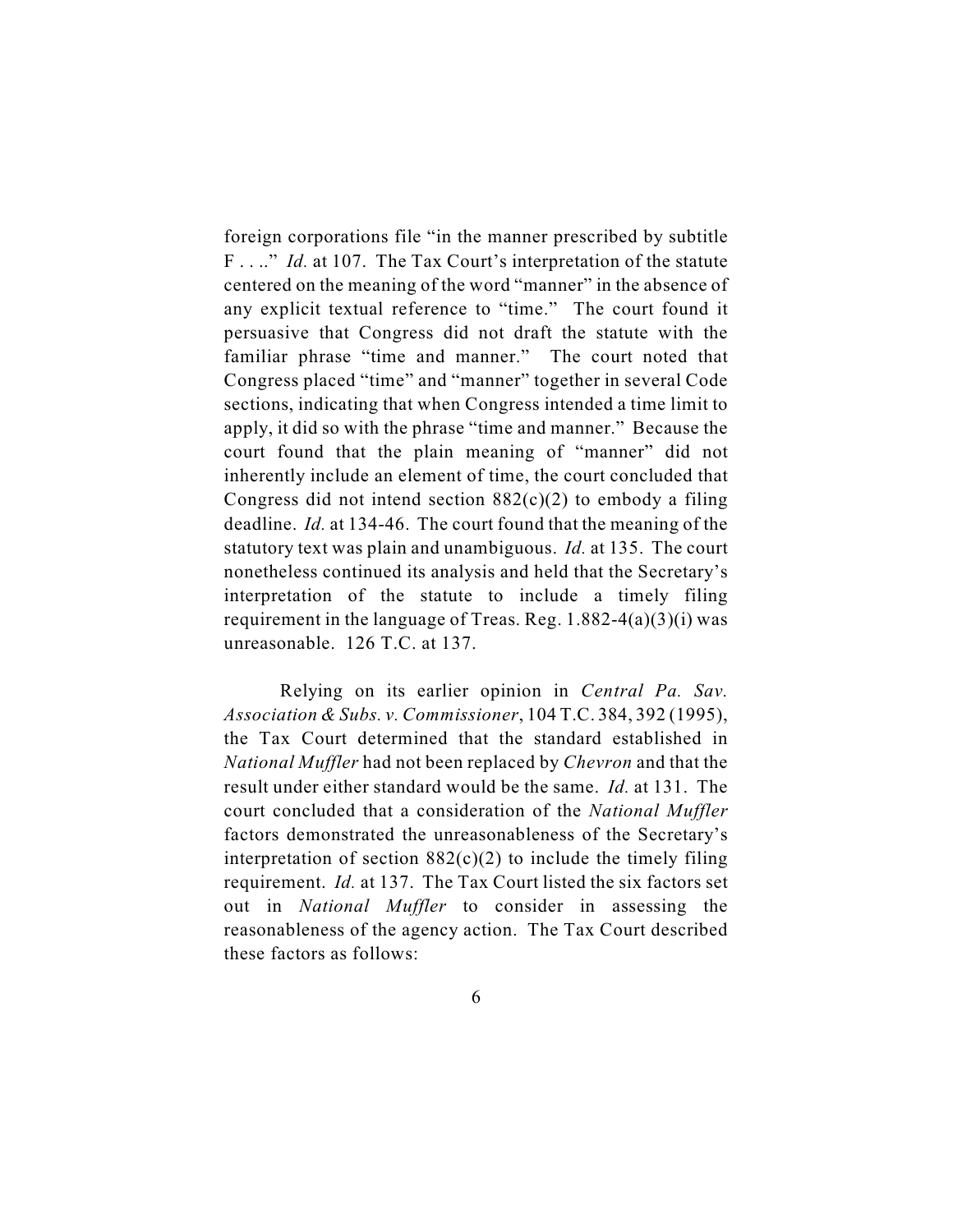(1) whether the regulation is a substantially contemporaneous construction of the statute by those presumed to have been aware of congressional intent; (2) the manner in which a regulation dating from a later period evolved; (3) the length of time that the regulation has been in effect; (4) the reliance placed upon the regulation; (5) the consistency of the Secretary's interpretations; and (6) the degree of scrutiny Congress has devoted to the regulation during subsequent reenactments of this statute.

## *Id.* at 137 (citing *National Muffler*, 440 U.S. at 477).

The Tax Court found that the Secretary's action failed to meet several of the *National Muffler* factors: the regulation was not a substantially contemporaneous construction of the statute; the regulation evolved after the Fourth Circuit Court of Appeals and the Board of Tax Appeals had repeatedly and consistently held that the statute did not include a timely filing requirement;<sup>4</sup> the regulations were issued after multiple reenactments of the statutory text; the Secretary's statement accompanying the issuance of the regulations flew in the face of the prior court holdings and was a departure from the Secretary's previous

<sup>&</sup>lt;sup>4</sup>See *Georday Enter. v. Comm'r*, 126 F.2d 384 (4<sup>th</sup> Cir. 1942); *Blenheim Co. v. Comm'r, 125 F.2d 906 (4<sup>th</sup> Cir. 1942); <i>Ardbern Co. v. Comm'r,* 120 F.2d 424 (4<sup>th</sup> Cir. 1941); *Taylor Sec. Inc. v. Comm'r*, 40 B.T.A. 696 (1939); *Anglo-American Direct Tea Trading Co. v. Comm'r*, 38 B.T.A. 711 (1938).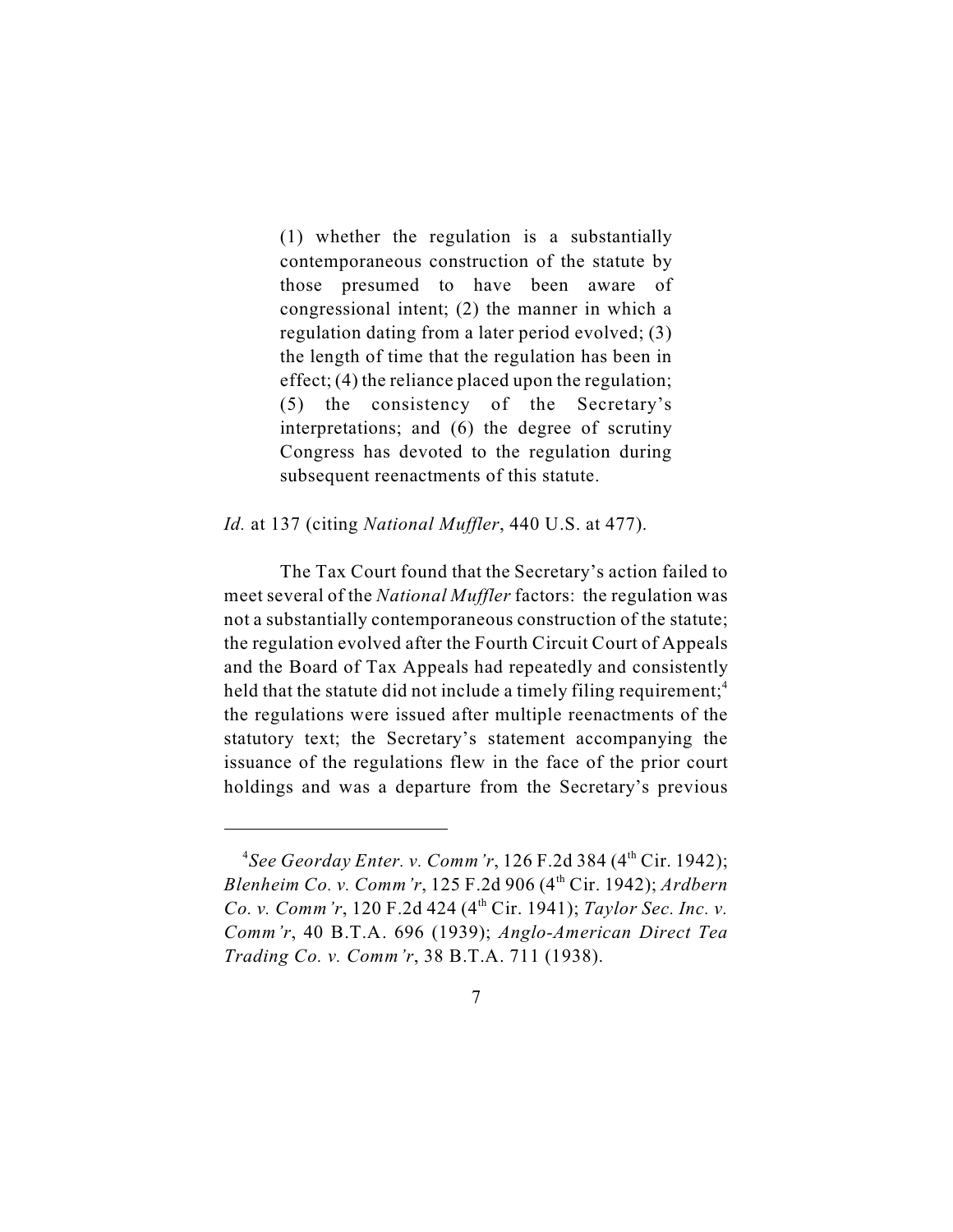interpretation of the 1957 regulations; and the statute had been reenacted several times without change to the governing statutory language. *Id.* at 137-38. As a result, the court held that the regulation was an unreasonable exercise of the Secretary's statutory power. Thus, the Tax Court ruled in favor of Taxpayer, holding that I.R.C. § 882(c)(2) did not include a filing deadline and that Taxpayer was entitled to the rental activity deductions. The IRS appealed.

## **II. Discussion**

#### **A. Jurisdiction**

We have jurisdiction to review the final judgment of the Tax Court pursuant to I.R.C. § 7482(a)(1); *see also New York Football Giants, Inc. v. C.I.R.*, 349 F.3d 102, 105-06 (3d Cir. 2003). We exercise plenary review over the Tax Court's legal conclusions but will only set aside factual findings that are clearly erroneous. *Capital Blue Cross v. C.I.R.*, 431 F.3d 117, 123-24 (3d Cir. 2005).

#### **B. Applicability of** *Chevron*

The crucial issue before us is whether the Tax Court erred in applying *National Muffler* rather than *Chevron* when evaluating the validity of Treas. Reg.  $1.882-4(a)(3)(i)$ . We hold that the Tax Court erred in applying *National Muffler* to the extent that the *National Muffler* factors are inconsistent with *Chevron* analysis.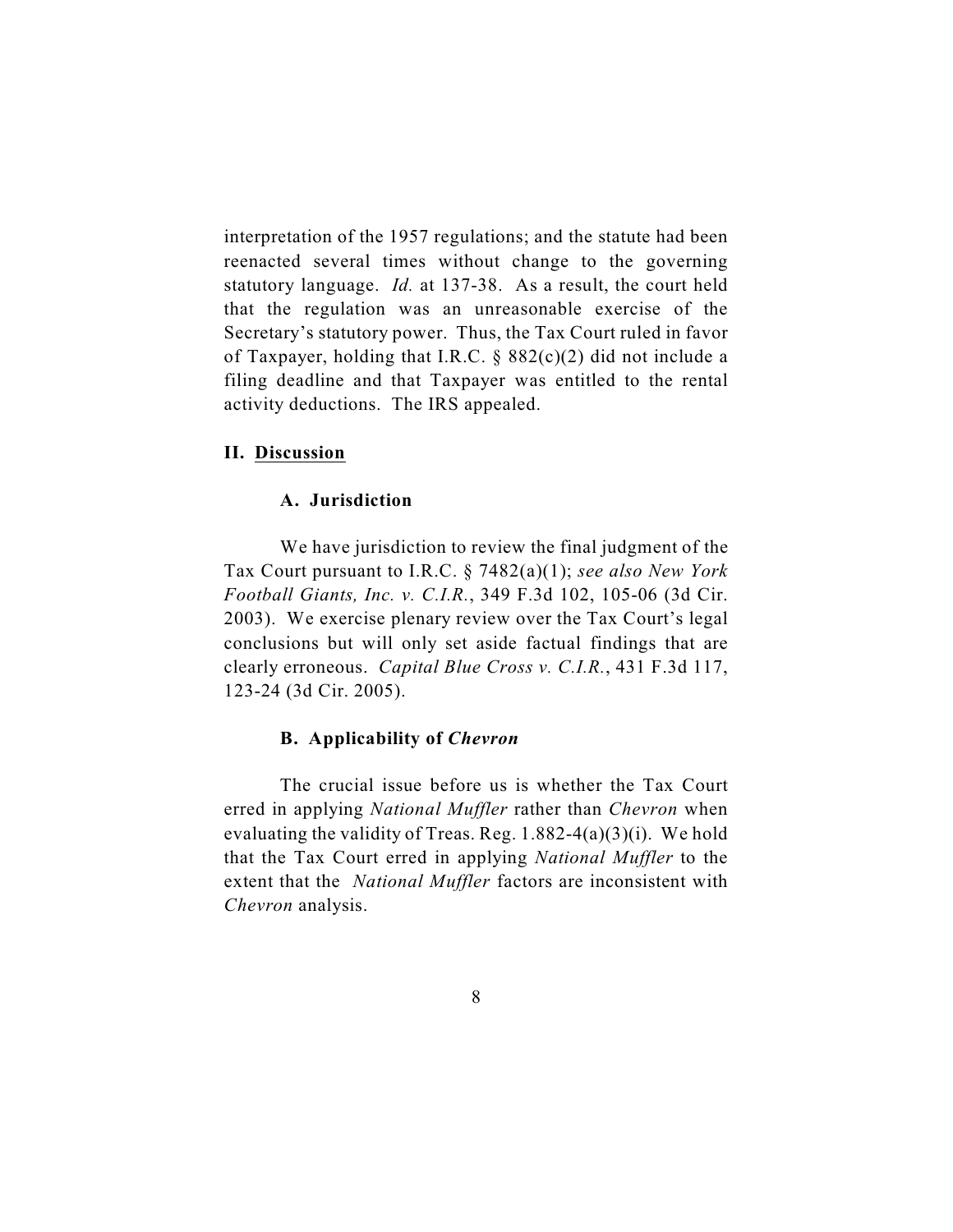In *Chevron*, the Supreme Court reasoned that the judiciary was to afford an agency discretion to interpret ambiguous provisions of the agency's organic or enabling statute. In what has become familiar administrative law parlance, the *Chevron* Court set forth a two step analysis:

When a court reviews an agency's

construction of the statute which it administers, it is confronted with two questions. First, always, is the question whether Congress has directly spoken to the precise question at issue. If the intent of Congress is clear, that is the end of the matter; for the court, as well as the agency must give effect to the unambiguously expressed intent of Congress [*Chevron* Step one]. If, however, the court determines Congress has not directly addressed the precise question at issue, the court does not simply impose its own construction of the statute, as would be necessary in the absence of an administrative interpretation. Rather, if the statute is silent or ambiguous with respect to the specific issue, the question for the court is whether the agency's answer is based on a permissible construction of the statute [*Chevron* Step two].

*Chevron*, 467 U.S. at 842-43.Courts, including the Supreme Court, have operated under this general framework post-*Chevron*. *See, e.g.*, *Nat'l Cable & Telecomm. Ass'n. v. Brand X Internet Serv.*, 545 U.S. 967, 980-81 (2005); *United States v.*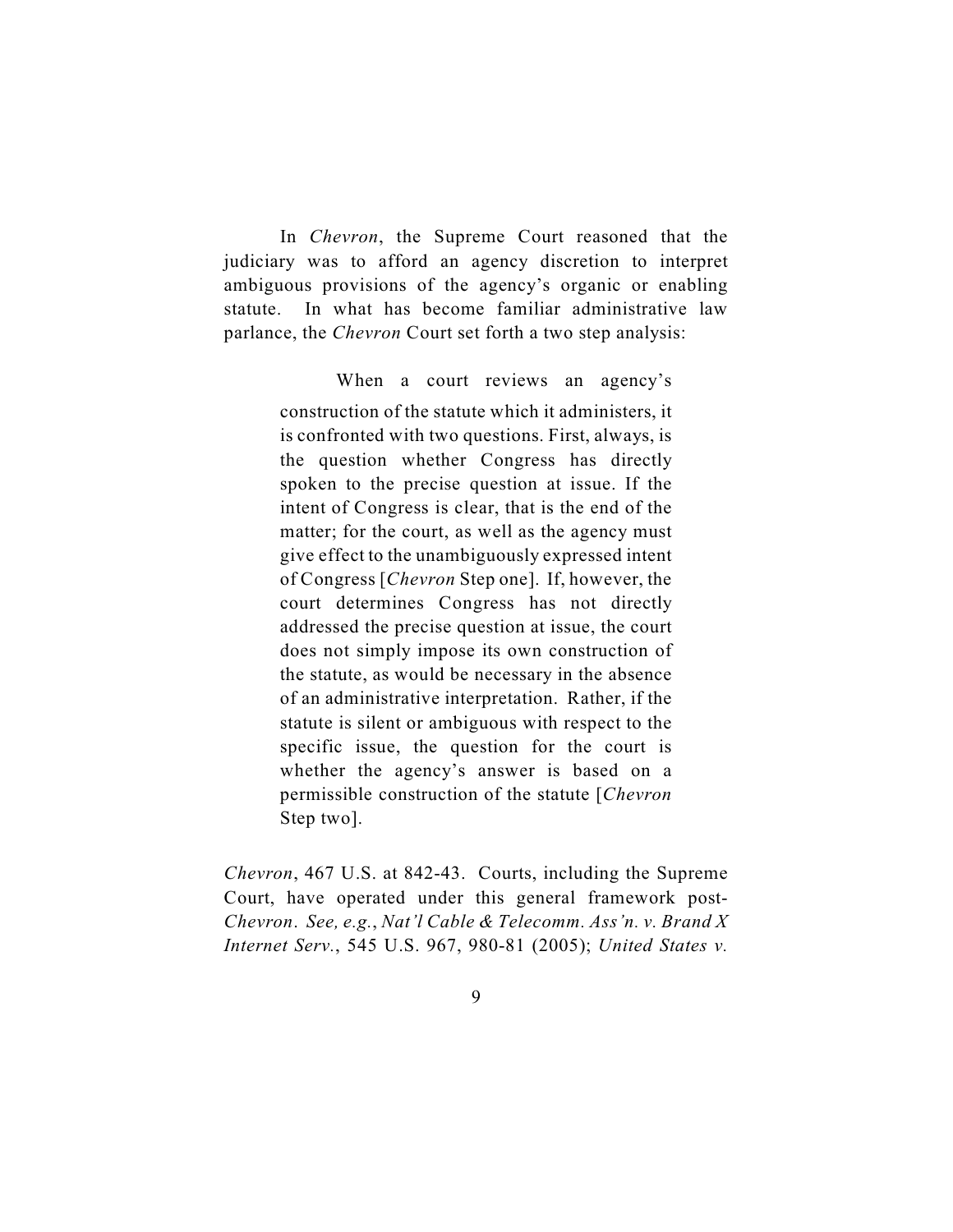*Mead Corp.*, 533 U.S. 218, 226 (2001); *Woodall v. Fed. Bureau of Prisons*, 432 F.3d 235, 248-49 (3d Cir. 2005); *George Harms Const. Co. v. Chao*, 371 F.3d 156, 161 (3d Cir. 2004); *Robert Wood Johnson Univ. Hosp. v. Thompson*, 297 F.3d 273, 281-82 (3d Cir. 2002). In accordance with this precedent, we will proceed to determine if this case should be reviewed under *Chevron*.

Our inquiry would be a simple one if, as the Tax Court suggested, the result of this case would be the same regardless of which standard we apply. This, however, is not the case. The Tax Court relied heavily on factors that, although relevant to the *National Muffler* standard, are not mandatory or dispositive inquiries under *Chevron*. As we set out above, the Tax Court reasoned that the challenged regulation was not a contemporaneous construction of the statute; the Tax Court found that the Fourth Circuit Court of Appeals and the Board of Tax Appeals had interpreted the statute as not including a timing element, and the Tax Court relied on the existence of several reenactments of the statute without any change to the governing statutory language.<sup>5</sup>

 $\frac{5}{5}$  We take time to note that the Tax Court and the Taxpayer erroneously rely on the legislative re-enactment doctrine. Legislative re-enactment is a doctrine under which "Congress is presumed to be aware of an administrative or judicial interpretation of a statute and to adopt that interpretation when it re-enacts a statute without change." *Reese Bros., Inc. v. United States*, 447 F.3d 229, 238 (3d Cir 2006). Application of this doctrine is appropriate only when "an agency's statutory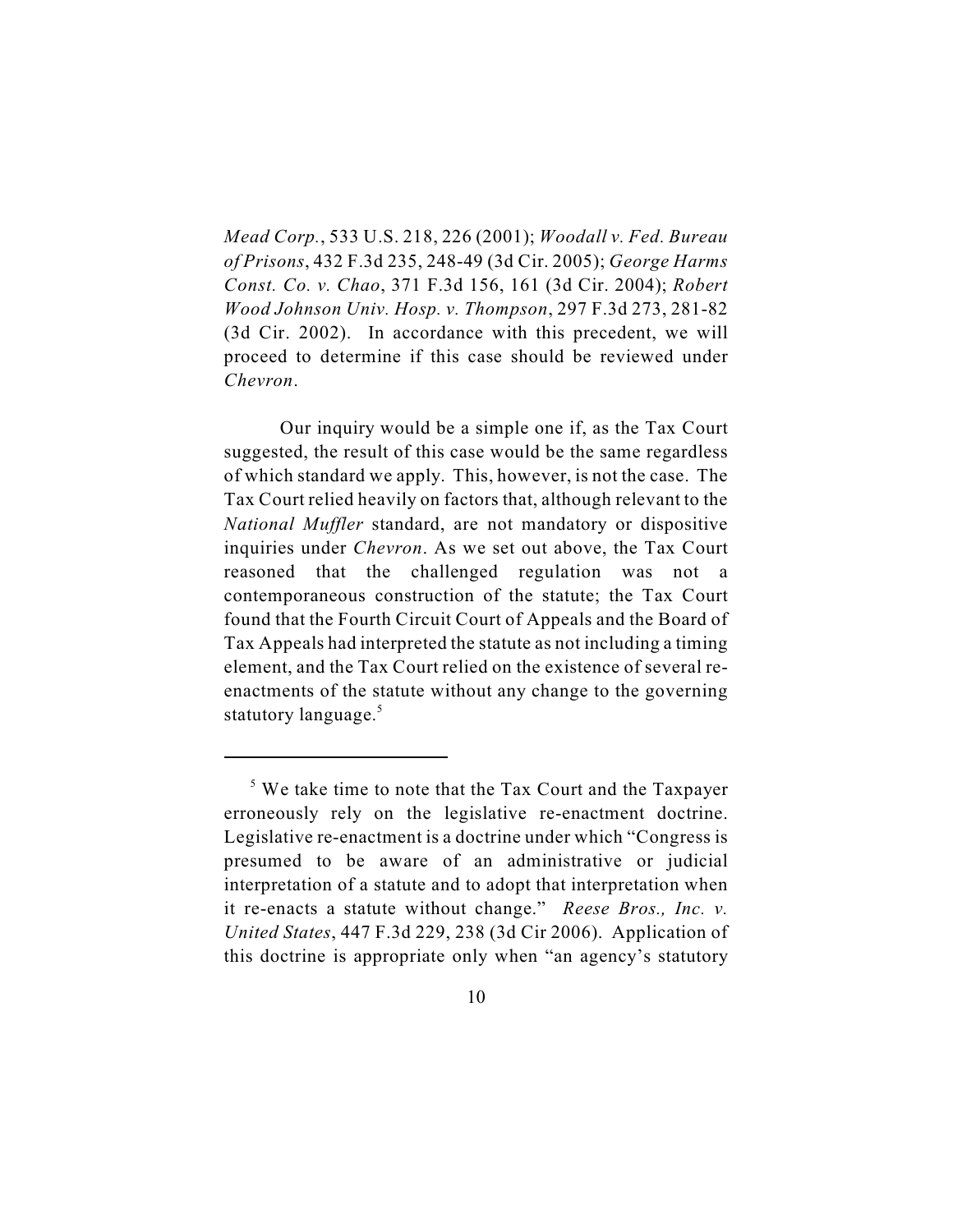Even if we were to assume that all of these observations are true, conclusive reliance on them is misplaced. When *Chevron* deference is owed, *Chevron*'s demands are clear. If the statutory text is ambiguous, an agency is given the discretion to promulgate rules that interpret the ambiguous provisions. Judicial deference to an agency's rule-making authority ends only when the agency's construction of its statute is unreasonable. Accordingly, we now consider whether *Chevron* deference is appropriate here.<sup>6</sup>

construction has been fully brought to the attention of the public and the Congress, and the latter has not sought to alter that interpretation although it has amended the statute in other respects, then presumably the legislative intent has been correctly discerned." *Id.* (citations omitted). Taxpayer has not met this burden. Accordingly, we find that legislative reenactment doctrine is inapplicable here.

 $6$  In reaching this conclusion, we agree with a recent Second Circuit opinion, which reviewed the validity of a Treasury Regulation issued by the IRS. *See McNamee v. I.R.S.*, 488 F.3d 100 (2d Cir. 2007). The regulation at issue in *McNamee* dictated a limited liability company's ability to elect certain tax treatment. Rather than apply *National Muffler*, the Second Circuit placed the inquiry within the purview of *Chevron*, *Mead* and *Brand X*. Although the court cited to *National Muffler*, it did not apply its six-factor balancing test, and it did not assert that *National Muffler* was governing by itself. Instead, the court simply used *National Muffler* to explain that an agency's interpretation of an ambiguous provision must be reasonable, a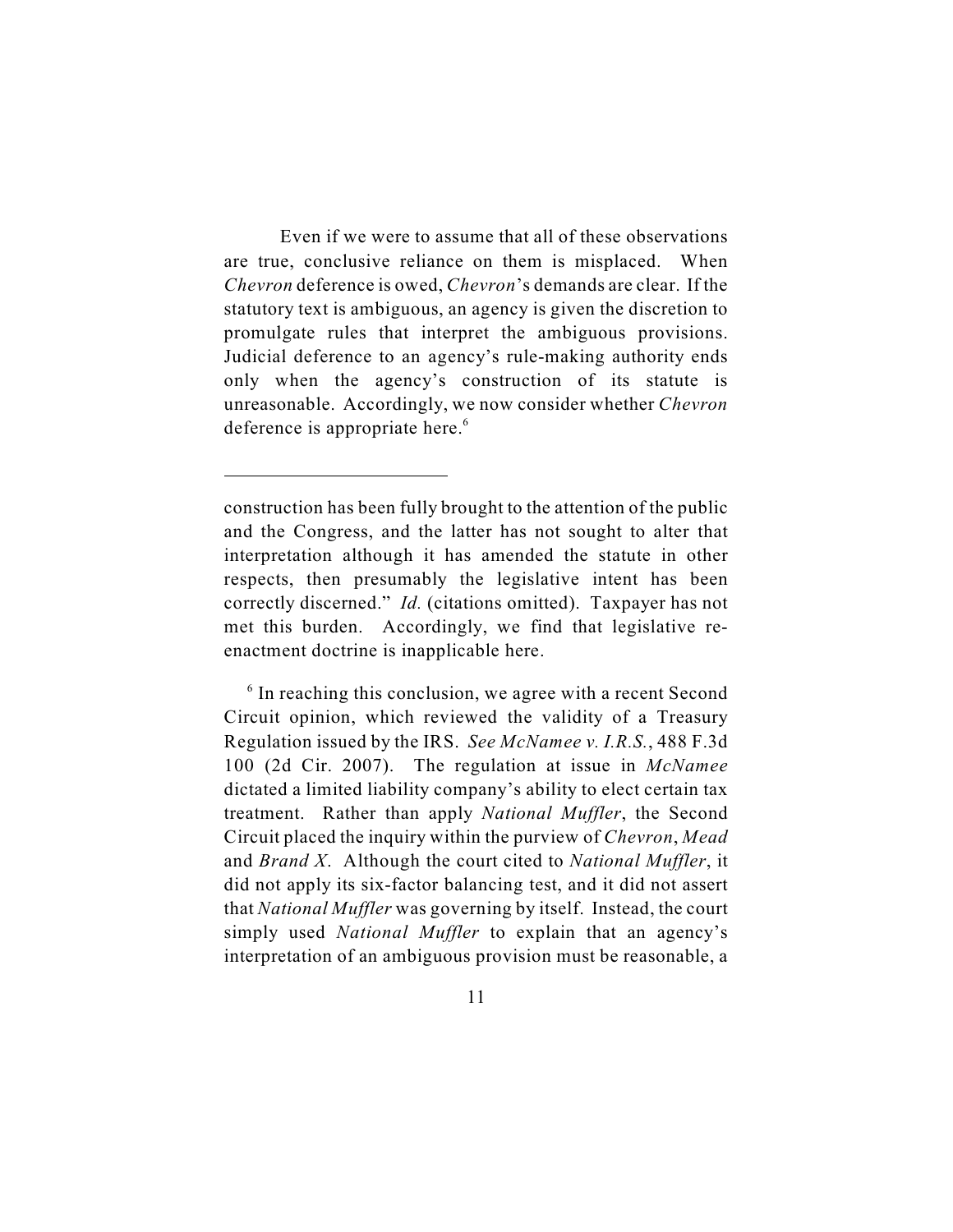# **C.** *Chevron* **Analysis**

We note that *Chevron* deference will not be extended to all agency action.*Mead*, 533 U.S. at 229-31. *Mead* teaches that *Chevron* deference is appropriate only in situations where "Congress would expect the agency to be able to speak with the *force of law* . . .." *Id.* at 229 (emphasis added). When Congress does not intend a particular agency action to wield the force of law, *Skidmore* deference may be appropriate.<sup>7</sup> Thus, *Mead* requires that we assess the legal effect of Treas. Reg. 1.882-  $4(a)(3)(i)$ , which was promulgated under I.R.C. § 7805. Section 7805, which is a general grant of power to the Secretary, provides:

> Except where such authority is given by this title to any person other than an officer or employee of the Treasury Department, the Secretary shall prescribe all needful rules and regulations for the

proposition that is not at odds with *Chevron*'s core teachings.

<sup>&</sup>lt;sup>7</sup> Skidmore deference is derived from the Supreme Court's holding in *Skidmore v. Swift & Co.*, 323 U.S. 134 (1944)*.* Under *Skidmore*, a court will determine the amount of deference to afford agency action based on an evaluation of several factors. The factors include "the thoroughness evident in [an agency's] consideration, the validity of [an agency's] reasoning, [an agency's] consistency with earlier and later pronouncements, and all those factors which give [an agency] power to persuade, if lacking the power to control." *Id.*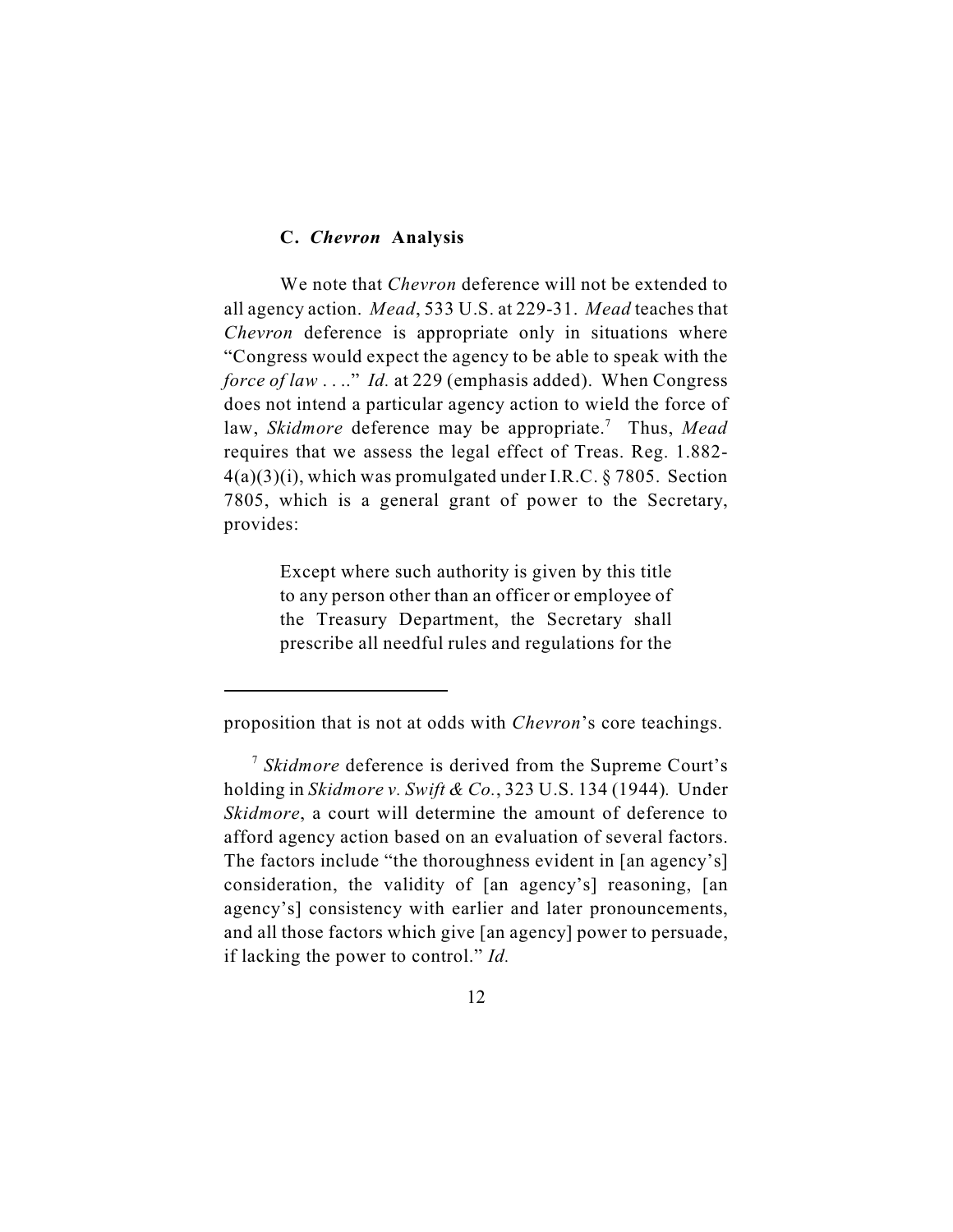enforcement of this title, including all rules and regulations as may be necessary by reason of any alteration of law in relation to internal revenue.

We note first that the deference owed to regulations issued under I.R.C. § 7805(a) has been described over the years in different ways. In *National Muffler,* of course, the Supreme Court listed factors such as whether the regulation was contemporaneous with the statute, the age of the regulation, and the consistency of its interpretation. 440 U.S. at 477. More recently, however, in *United States v. Cleveland Indians Baseball Co.*, 532 U.S. 200, 219 (2001), the Court remarked that "we defer to the Commissioner's regulations as long as they 'implement the congressional mandate in some reasonable manner." *Id.* at 219 (quoting *United States v. Correll*, 389 U.S. 299, 306-07 (1967). 8

In *Armstrong World Inds., Inc. v. Comm'r*, 974 F.2d 422, 430 (3d Cir. 1992), this Court considered the validity of a regulation issued under section 7805(a). We cited to *Chevron,*

<sup>&</sup>lt;sup>8</sup>The Court in *Cleveland Indians*, in fact, went on to quote *National Muffler*, not for the factors listed by the Tax Court in this case for determining deference, but for the overall concept that "Congress has delegated to the [Commissioner], not to the courts, the task of prescribing all needful rules and regulations for the enforcement of the Internal Revenue Code." 532 U.S. at 219 (quoting *National Muffler*, 440 U.S. at 477) (brackets in original).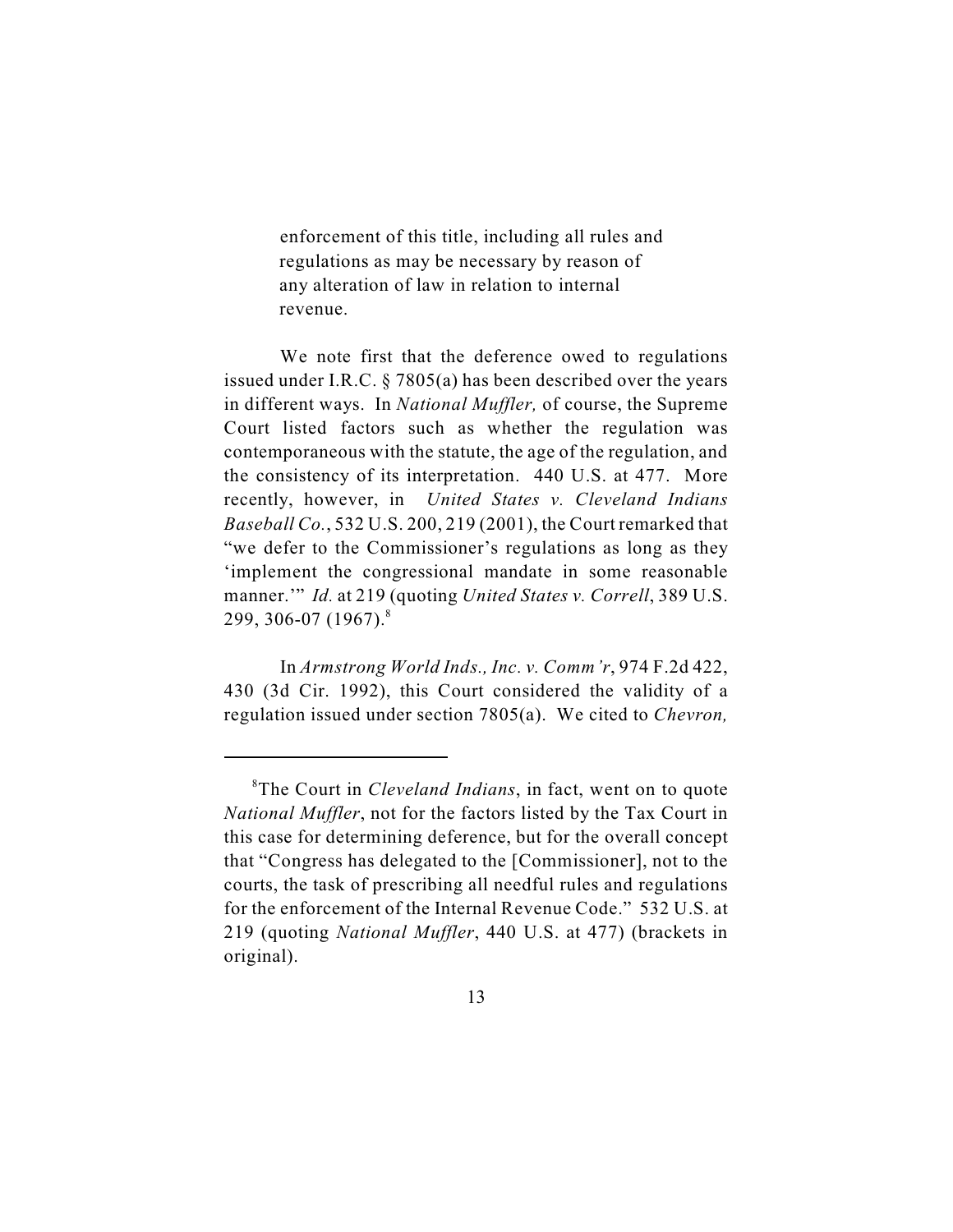467 U.S. at 842-44, to support the need to determine if "'Congress has directly spoken to the precise question at issue,' and if the intent of Congress is unambiguously expressed, we must give that intent effect." *Id.* at 430 (quoting *Chevron*, 467 U.S. at 843). Again quoting *Chevron*, we went on to state that "[i]f the question has not been directly addressed, we then look to whether 'the agency's answer is based on a permissible construction of the statute.'" Under this standard, we concluded that the regulation, promulgated under section 7805(a), was not "unreasonable, arbitrary, capricious, or contrary to the plain language of the Code," *id.* at 442, and held the regulation to be valid.

As we did in *Armstrong World Industries*, we will look to *Chevron* here to determine the validity of Treas. Reg. 1.882-  $4(a)(3)(i)$ .

Taxpayer argues, however, that the Secretary promulgated an interpretive regulation and that interpretive regulations, as a class, do not merit *Chevron* deference. We disagree. When determining whether Congress intends a particular agency action to carry the force of law, our inquiry does not hinge solely on the type of agency action involved. Rather, "[d]elegation of such authority may be shown in a variety of ways, as by an agency's power to engage in adjudication or notice-and-comment rule-making, or by some other indication of a comparable congressional intent." *Mead*, 533 U.S. at 227. There is no *per se* rule that relegates interpretive rules to the realm of *Skidmore*. Here, the Secretary opened the rule to public comment, a move that is indicative of agency action that carries the force of law. *Id.* at 229-30; *Cleary v. Waldman*, 167 F.3d 801, 808 (3d Cir.1999).<sup>9</sup> Accordingly,

This Court has extended *Chevron* deference to interpretive <sup>9</sup> rules in the past. *See, e.g.*, *Mercy Catholic Med. Ctr. v.*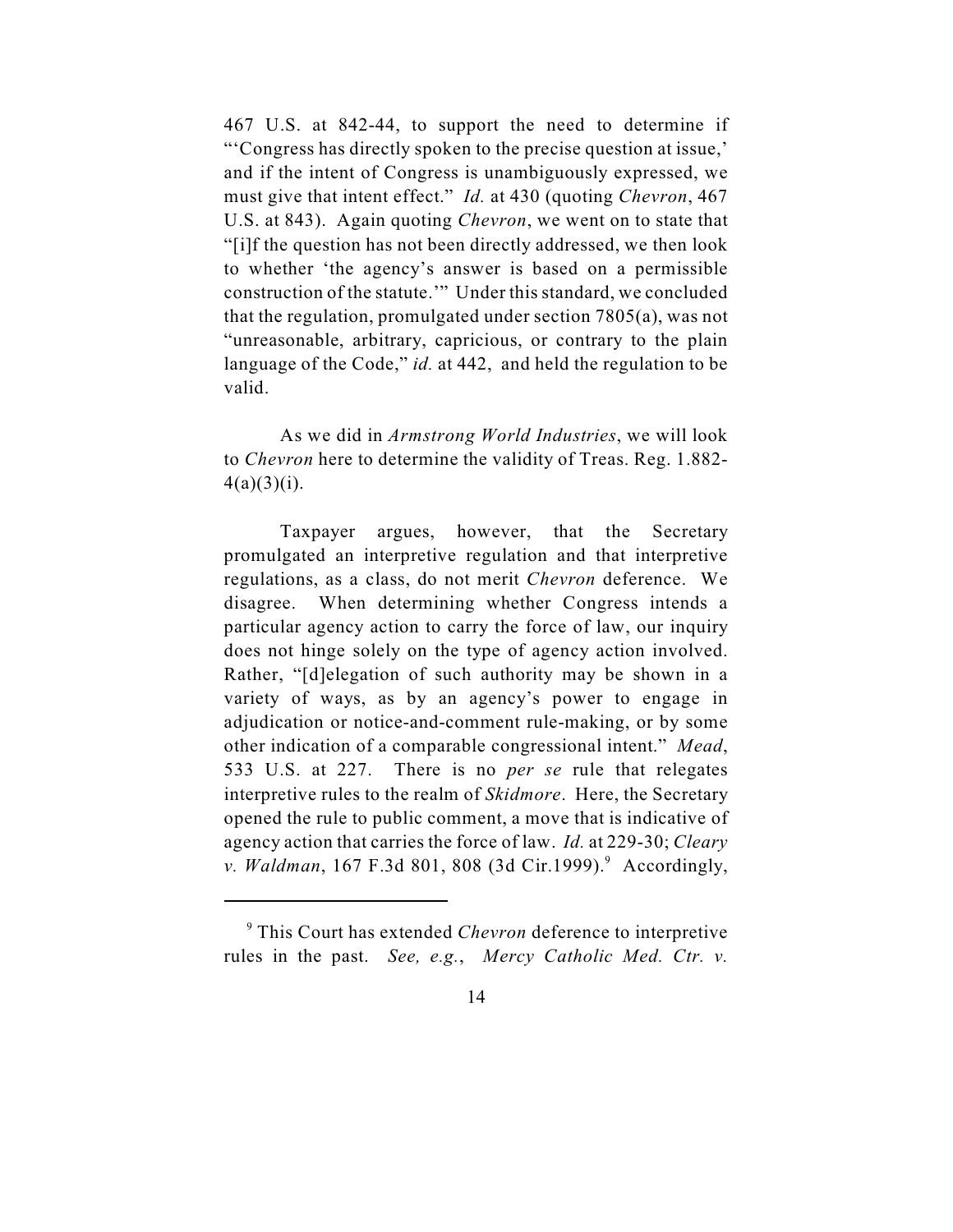the resulting regulation is entitled to *Chevron* deference if it survives *Chevron*'s two prong inquiry.<sup>10</sup>

 $10$ <sup>10</sup>This conclusion is in accord with the treatment our sister circuits have given to rules promulgated under I.R.C. § 7805, or its predecessor. *See, e.g.*, *McNamee v. Department of Treasury*, 488 F.3d 100, 106 (2d Cir. 2007) ("Because Congress has delegated to the Commissioner to promulgate 'all needful rules and regulations' [in I.R.C.  $\S 7805(a)$ ] ... we must defer to his regulatory interpretations of the Code so long as they are reasonable"); *Hospital Corp. of America v. C.I.R.*, 348 F.3d 136, 140-41 (6th Cir. 2003) (reasoning that general grant of authority under I.R.C. §7805(a) still prompts judicial deference to rules promulgated thereunder); *Bankers Life & Cas. Co. v. United States*, 142 F.3d 973, 982-83 (7th Cir. 1998) (reasoning that *Chevron* is appropriate analysis for interpretive IRS regulations); *United States v. Cook*, 494 F.2d 573, 574 (5th Cir. 1974) ("A Treasury Regulation which is a reasonable interpretation of a section of the Internal Revenue Code has the effect of law.").

*Thompson*, 380 F.3d 142, 154-55 (3d Cir. 2004) (noting that although informal interpretations are not entitled to *Chevron* deference, formal interpretations, authorized to carry the "force of law," are properly placed within *Chevron*'s purview); *George Harms Const. Co. v. Chao*, 371 F.3d 156, 161 (3d Cir. 2004) (determining that after *Mead*, agency interpretations are entitled to *Chevron* deference if the *Mead* "force of law" test is met); *Elizabeth Blackwell Health Ctr. for Women v. Knoll*, 61 F.3d 170, 182 (1995) (reasoning, pre-*Mead*, that *Chevron* "deference is appropriate here even though the Secretary's interpretation is not contained in a 'legislative rule'").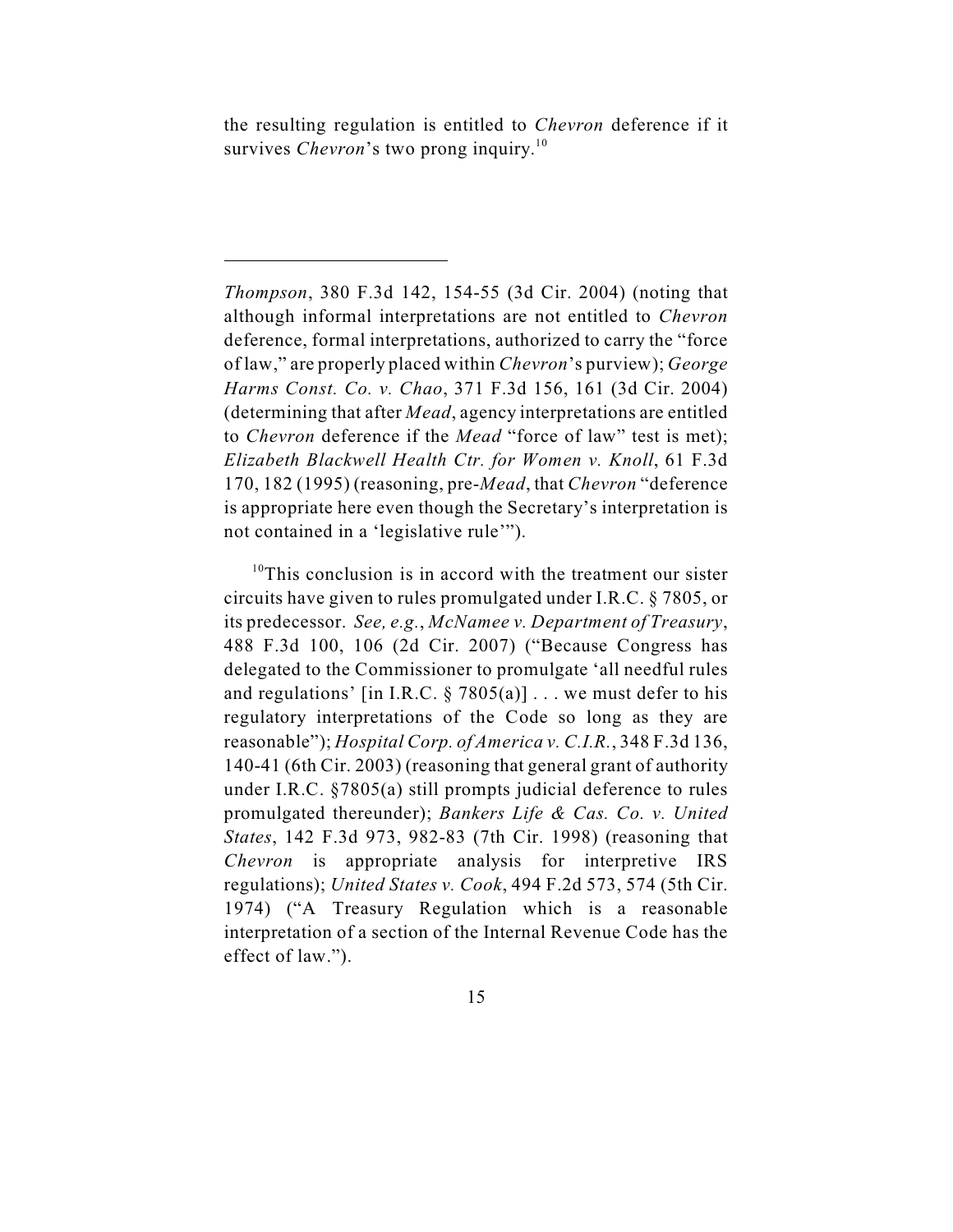# **1.** *Chevron Step One: Ambiguity of the Statutory Text*

First, previous judicial interpretations of I.R.C.  $§882(c)(2)$  do not preempt our analysis in determining if the statute is ambiguous. Taxpayer argues that our analysis is unnecessary pursuant to the Supreme Court's holding in *National Cable & Telecommunications Ass. v. Brand X Internet Services, Inc.*, 545 U.S. 967 (2005). *Brand X*, however, held that "[o]nly a judicial precedent holding that the statute unambiguously forecloses the agency's interpretation, and therefore contains no gap for the agency to fill, displaces a conflicting agency construction." *Id.* at 982-83. No such opinion exists in this case.<sup>11</sup> Accordingly, we are not bound by previous judicial interpretations of I.R.C. § 882(c)(2).

Under *Chevron*, if the statutory language is clear and unambiguous, our inquiry ends and the plain meaning of the statute governs the action. 467 U.S. at 842-43. If, however, the statutory provision is ambiguous, such ambiguity is viewed as an implicit congressional delegation of authority to an agency,

<sup>&</sup>lt;sup>11</sup> Taxpayer heavily relies on *Anglo-American Tea Trading Co. v. C.I.R.*, 38 B.T.A. 711 (1938). The court in *Anglo-American* did not purport to adopt or apply the unambiguous meaning of the word "manner." Rather, the court detailed the interpretive confusion that courts confronted. Only after detailing this confusion did the court decide that no timing element was applicable. *Id.* at 714; *see also Ardbern Co. v. C.I.R.*, 120 F.2d 424, 426-27 (relying on *Ango-American* without applying "unambiguous meaning"). The Tax Court acknowledged this fact, noting that previous judicial constructions "did not state explicitly that they were applying the unambiguous meaning of the word 'manner' . . .." *Swallows Holding*, 126 T.C. at 145.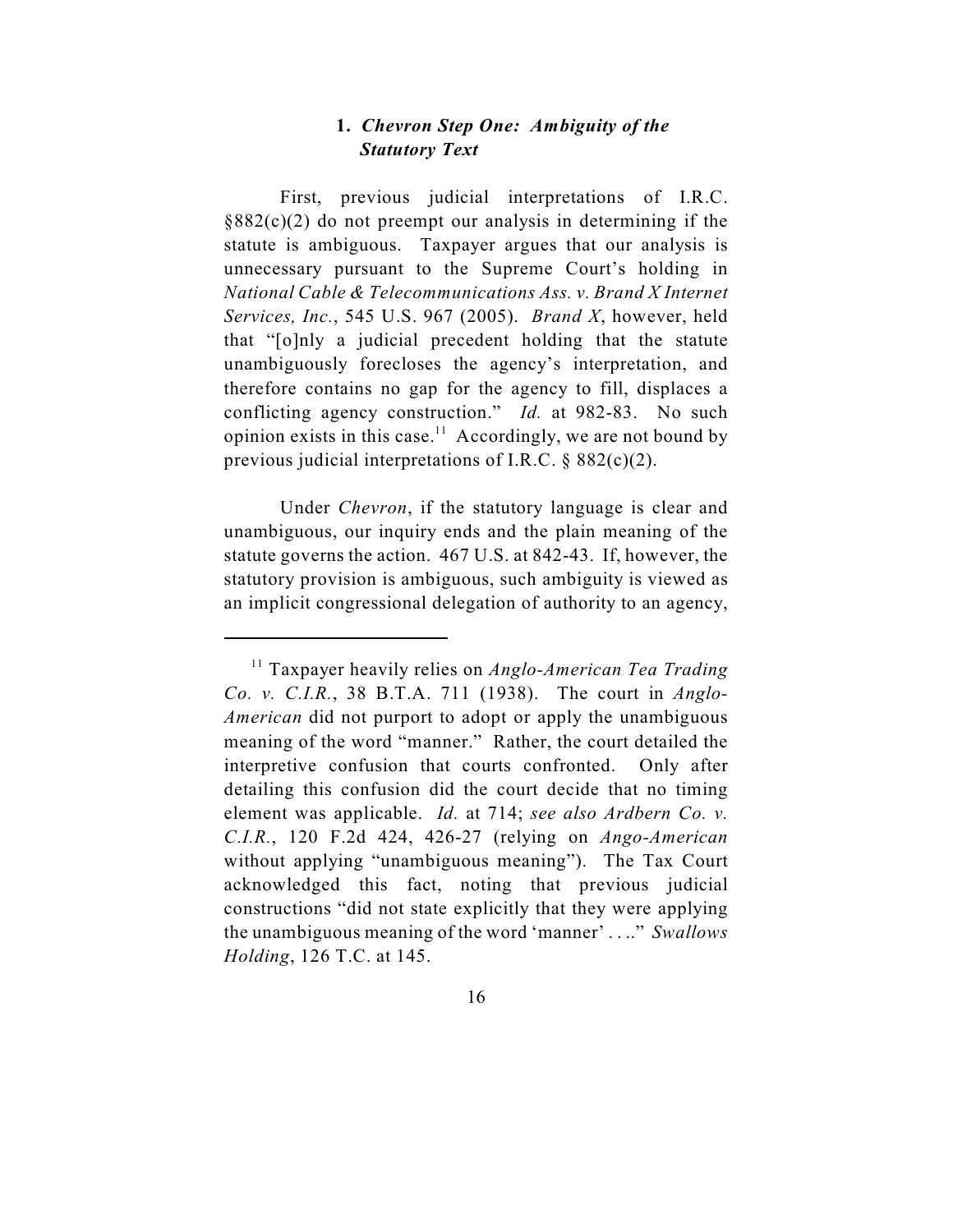allowing the agency to fill the gap with a reasonable regulation. *MCI Telecomm. Corp. v. Bell Atlantic-Pa.*, 271 F.3d 491, 515- 16 (3d Cir. 2001). The inquiry into the ambiguity of a statutory provision must begin with the text of the statute. The text of I.R.C.  $\S$  882(c)(2) reads in pertinent part:

> A foreign corporation shall receive the benefit of the deductions and credits allowed to it in this subtitle only by filing or causing to be filed with the Secretary a true and accurate return, in the manner prescribed in subtitle F, including therein all information which the Secretary may deem necessary for the calculation of such deductions and credits.

Our inquiry focuses on the requirement that foreign companies file "with the Secretary a true and accurate return, in the *manner* prescribed in subtitle F." Taxpayer argues that the word "manner" does not by its nature include a timing element, thus indicating that Congress did not intend for a filing deadline to exist. This is an overly narrow interpretation of "manner." Courts that have interpreted "manner" as used in I.R.C. §  $882(c)(2)$  and its predecessors have struggled over whether "manner" includes a timing element, which indicates that the language is not clear and unambiguous. *Compare Anglo-American Tea Trading Co. v. C.I.R.*, 38 B.T.A. 711, 714 (1938) (discussing divergent conclusions and adopting interpretation that excludes a "timing" element), *with Espinosa v. Comm'r*, 107 T.C. 146, 156 (1996) (reasoning that provision embodied some "cut-off" period, even if not expressly stated).

Moreover, Congress uses "manner" without "time" in other sections of the Code, and, in some of these situations, "manner" has been interpreted to implicitly include a timing element. *See* I.R.C. §§ 179(c), 835(c)(2). In these provisions,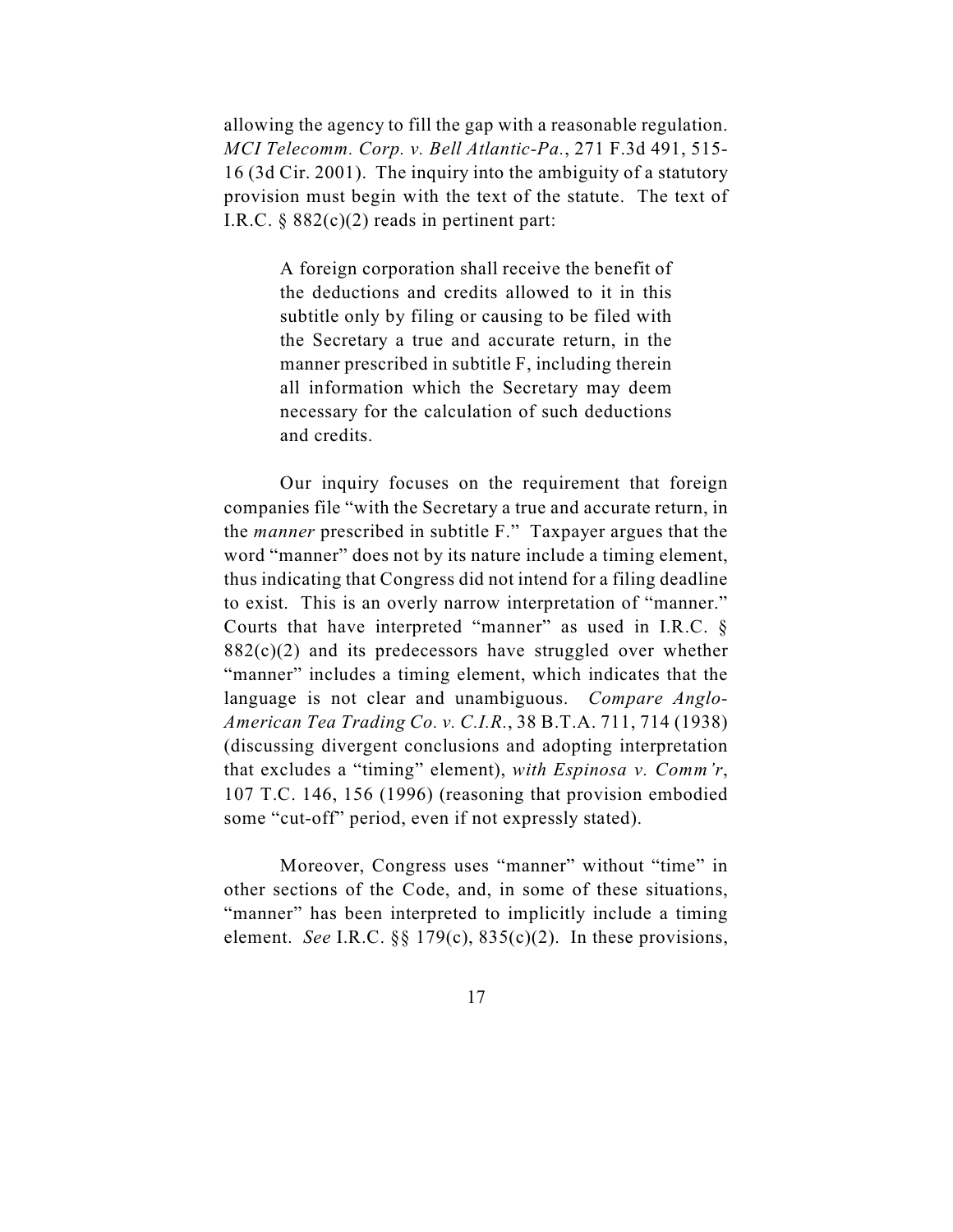Congress did not use the phrase "time and manner," yet the Secretary promulgated valid regulations that include temporal components. *See* Treas. Reg. §§ 1.179-5(a(, 1.826-1(a)(3)(i). Thus, Congress does not uniformly use the phrase "time and manner" when it desires a particular Code provision to embody a timing element. Rather, we find "manner," depending on the context, may be a comprehensive term.

As used in this instance, the word "manner" may be defined as "a characteristic or customary way of acting." WEBSTER'S DICTIONARY 724 (9th Ed. 1986). Under this definition, the provision is not a clear and unambiguous expression of congressional intent, as one's "customary way of acting" may include an element of timeliness. Further, Congress's use of "manner" in I.R.C.  $\S$  882(c)(2) prompts contextual ambiguity. We could read "manner" to refer to subtitle F, which itself includes timing elements. Alternatively, we could read this provision as indicating that Congress did not wish the timing requirements of subtitle F to apply. Reading the statute this way would not foreclose the Secretary from promulgating a regulation that sets a filing deadline. Instead, it would only restrict the Secretary from promulgating a regulation that would embody the timing elements of subtitle F.

As a result, we hold that Congress's use of the word "manner" creates ambiguity. Therefore, Congress has not "spoken to the precise question at issue." *Chevron*, 467 U.S. at 843. Rather, because we find I.R.C.  $\S$  882(c)(2) to be ambiguous, the Secretary was justified in promulgating a rule that prescribed a filing deadline.

# **2.** *Chevron Step 2 - Reasonableness of the Secretary's Action*

Our inquiry is not yet at its end, as we will only defer to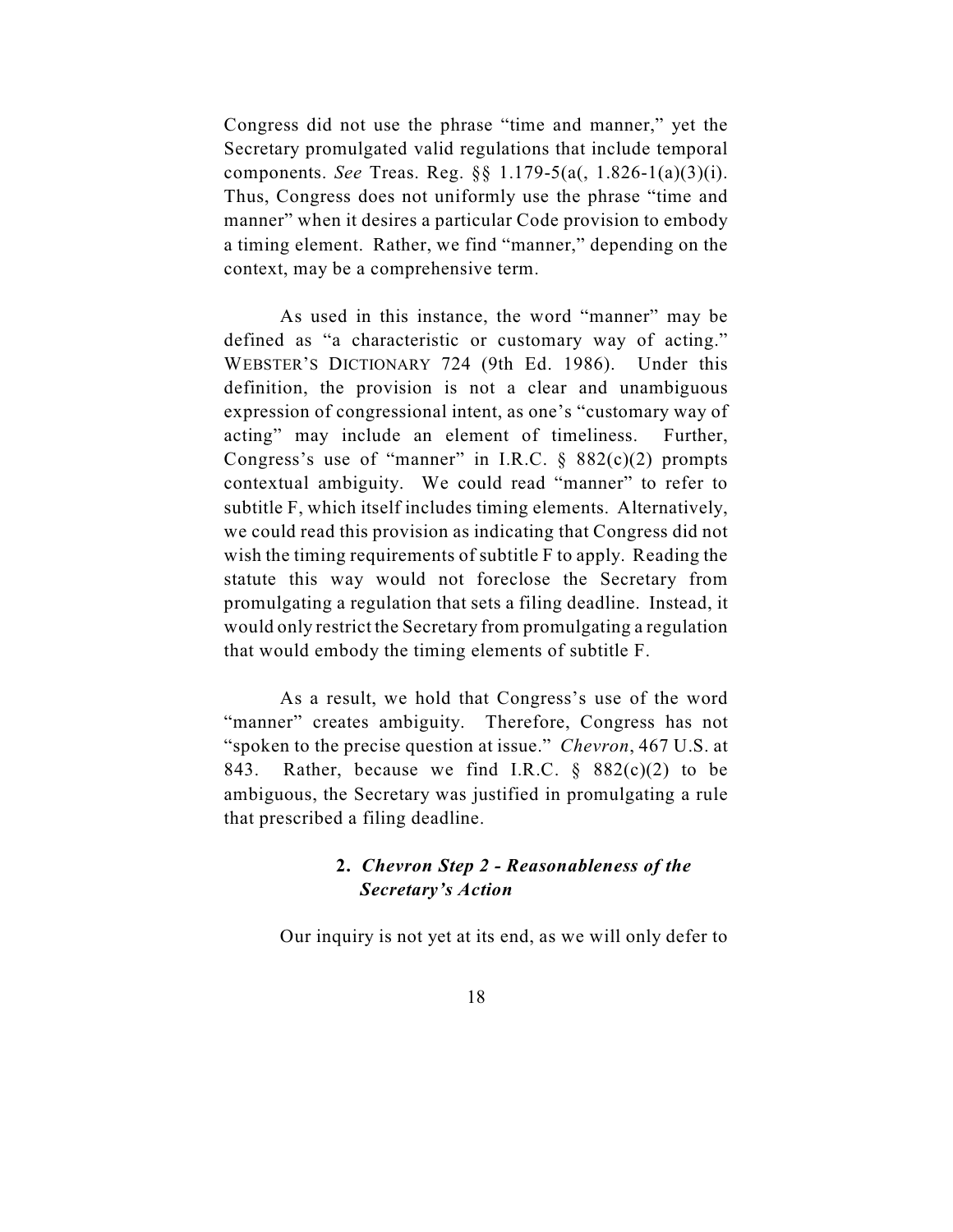the Secretary's action if it is a permissible construction of I.R.C. § 882(c)(2). *See Woodall*, 432 F.3d at 248 (citing *Chevron*, 467 U.S. at 842-43). We "need not conclude that the agency construction was the only one it permissibly could have adopted to uphold the construction, or even the reading the court would have reached if the question had arisen in a judicial proceeding."  *Chevron*, 467 U.S. at 843 n.11. Often, a promulgated rule is the culmination of intense debate between the agency, Congress, other members of the Executive Branch and the public. Rules represent important policy decisions, and should not be disturbed if "'this choice represents a reasonable accommodation of conflicting policies that were committed to the agency's care by the statute . . ..'" *Id.* at 845 (quoting *United States v. Shimer*, 367 U.S. 374, 382-83 (1961)). Further, *Chevron* deference is "even more appropriate in cases" that involve a "'complex and highly technical regulatory program . . ..'" *Robert Wood*, 297 F.3d at 282 (quoting *Thomas Jefferson Univ. v. Shalala*, 512 U.S. 504, 512 (1994)). The Code is indisputably complex and technical, and we will adjust our inquiry accordingly.

In this case, the Secretary has promulgated a rule that creates an eighteen-month window within which foreign companies must file a federal tax return in order to claim rental activity tax deductions. Taxpayer argues that previous cases upholding the disallowance of deductions under I.R.C. § 882(c)(2) involved filing deadlines that permitted at least a two year window within which foreign corporations could have filed timely tax returns. From this, Taxpayer draws the conclusion that it is unreasonable for the Secretary to promulgate a rule with a filing period of less than two years. We find Taxpayer's argument to be unpersuasive. The Secretary will, under the current regulation, allow a foreign company to file eighteen months after the filing was originally due. Moreover, because I.R.C. § 6072(c) already provides for a five and one-half month